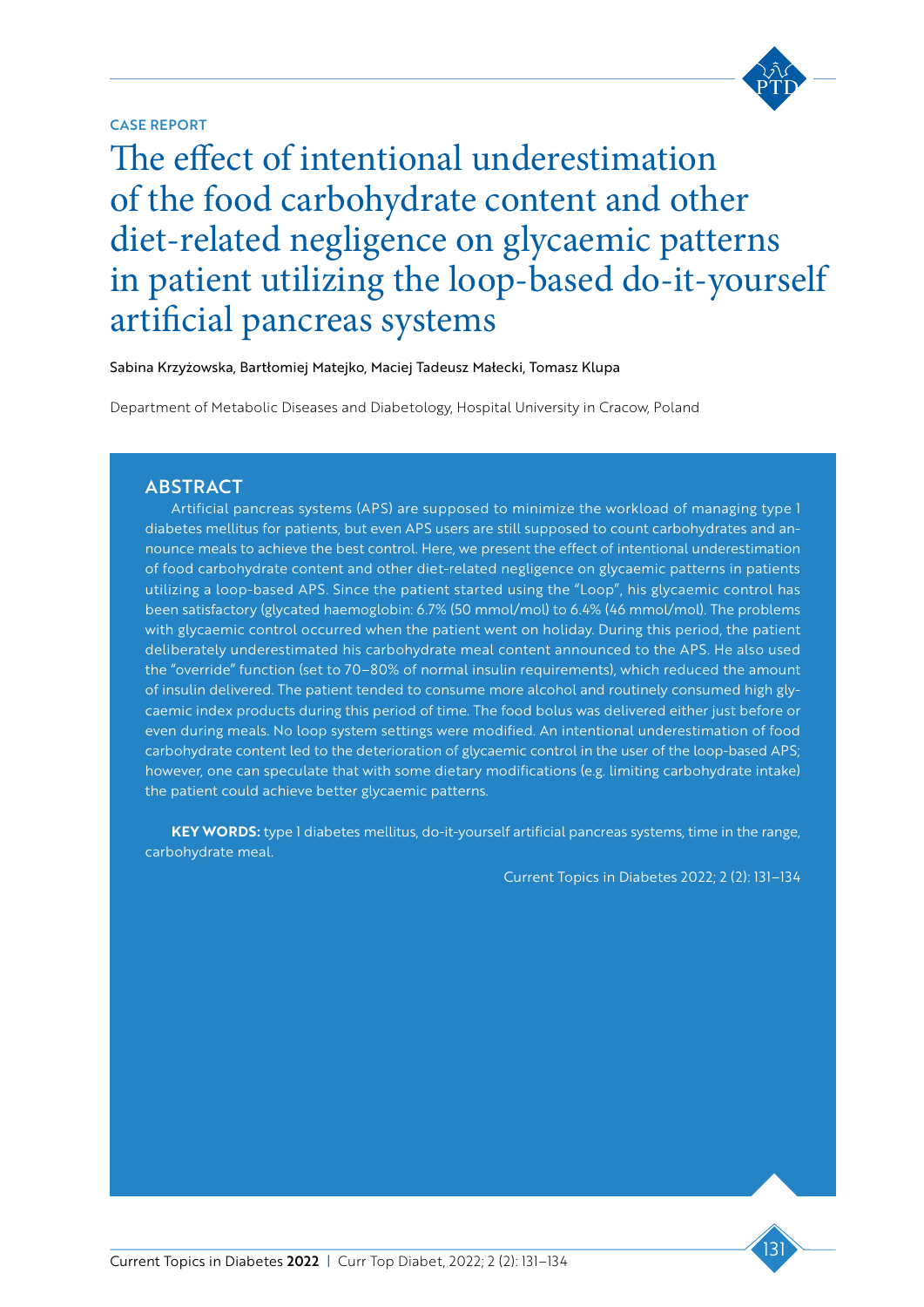#### Introduction

Daily self-management of type 1 diabetes mellitus (T1DM) is a difficult challenge demanding precise planning and strict implementation of tasks for patients, which have a profoundly negative effect on their quality of life. Therefore, the major goal of diabetes technology is to reduce the burden of T1DM patients. Artificial pancreas systems (APS), also referred to as closed-loop systems are supposed to minimize the workload of managing T1DM for patients [1–3]. Currently the hybrid closed-loop devices that are commercially available are able to offer partially automatic insulin delivery (e.g. basal insulin, correction boluses); however, to achieve the best control, moderate patient intervention is required to manually adjust dosages, including carbohydrate counting and meal announcement [1–3]. This applies also to "doit-yourself artificial pancreas systems (DIY APS)", which connect existing insulin pumps and glucose monitoring system sensors and close the loop between these devices through automated insulin dosing controlled by an open-source algorithm. The 3 most popular DIY APSs include OpenAPS, AndroidAPS, and Loop [4].

### Case description

Here, we present the effect of intentional underestimation of food carbohydrate content and other diet-related negligence on glycaemic patterns in a patient utilizing a do-it-yourself APS based on the "Loop" open-source project. Patient signed informed consent to use his data in this case report.

The clinical characteristics of the patient are as follows: male, 34 years old, duration of diabetes – 22 years, daily insulin dose – 47 U (daily basal insulin – 20.3 U). Late complications of diabetes: proliferative retinopathy treated by laser photocoagulation therapy, albuminuria (35–70 mg/24 h). Last available haemoglobin  $A_{1c}$  (Hb $A_{1c}$ ) level before DIY implementation – 7.7% (60.7 mmol/mol). The patient has been using "Loop" since September 2018.

The components of the loop-based APS utilized by the patient include the following:

- personal insulin pump: Medtronic 722 (Medtronic, Northridge, CA),
- continuous glucose monitoring system: Dexcom G6 (Dexcom Inc. San Diego, CA),
- phone: iPhone X,
- RileyLink, a device that enables wireless communication between the personal insulin

pump and the phone (https://loopkit.github. io/loopdocs/faqs/rileylink-faqs/).

The patient used the "automatic bolus" option, which, instead of increasing the basal dosage, gave 40% of the calculated demand in the form of a bolus. The patient utilized the Nightscout website (http://nightscout.pl/) to synchronize all the APS data together and make it available to health care providers.

Since the patient started using "Loop", his glycaemic control has been satisfactory (HbA $_{1c}$ levels from 6.7% [50 mmol/mol] in October 2018 to 6.4% [46 mmol/mol] in February 2020). The problems with glycaemic control occurred when the patient went on holiday (29 September – 5 October 2020). During this period, the patient deliberately underestimated carbohydrate meal content announced to the APS. He also used the "override" function (set to 70–80% of normal insulin requirements), which reduced the amount of insulin delivered. That was attributed both to his fear of a hypoglycaemic episode due to increased physical activity and the patient's wish to have a "mental vacation" from precise carbohydrate counting.

 In addition, the patient's typical routine was to have programmed alerts including food announcement and bolus delivery approximately 15 minutes before meal onset (the patient used Fiasp insulin), but during this holiday period the food bolus was delivered either just before or even during meals. The patient also tended to consume more alcohol and routinely consumed high glycaemic index products during this period (his breakfast, most likely a buffet, had a clear postprandial excursion). Because the participant might increase his physical activity load, there was a risk of late hypoglycaemia episodes at night, but this risk was potentially avoided. No loop system settings were modified.

Those changes in the patient's behaviour resulted in a rapid deterioration of glycaemic control – time in range (TIR): 62%; time below range (TBR): 0% (Figure 1 A). When the patient returned from his vacation, his glucose patterns improved and were comparable to baseline levels once he resumed his typical routine – TIR: 84%, TBR: 0% (Figure 1 B).

#### **Conclusions**

An intentional underestimation of food carbohydrate content and other diet-related negligence led to the deterioration of glycaemic control in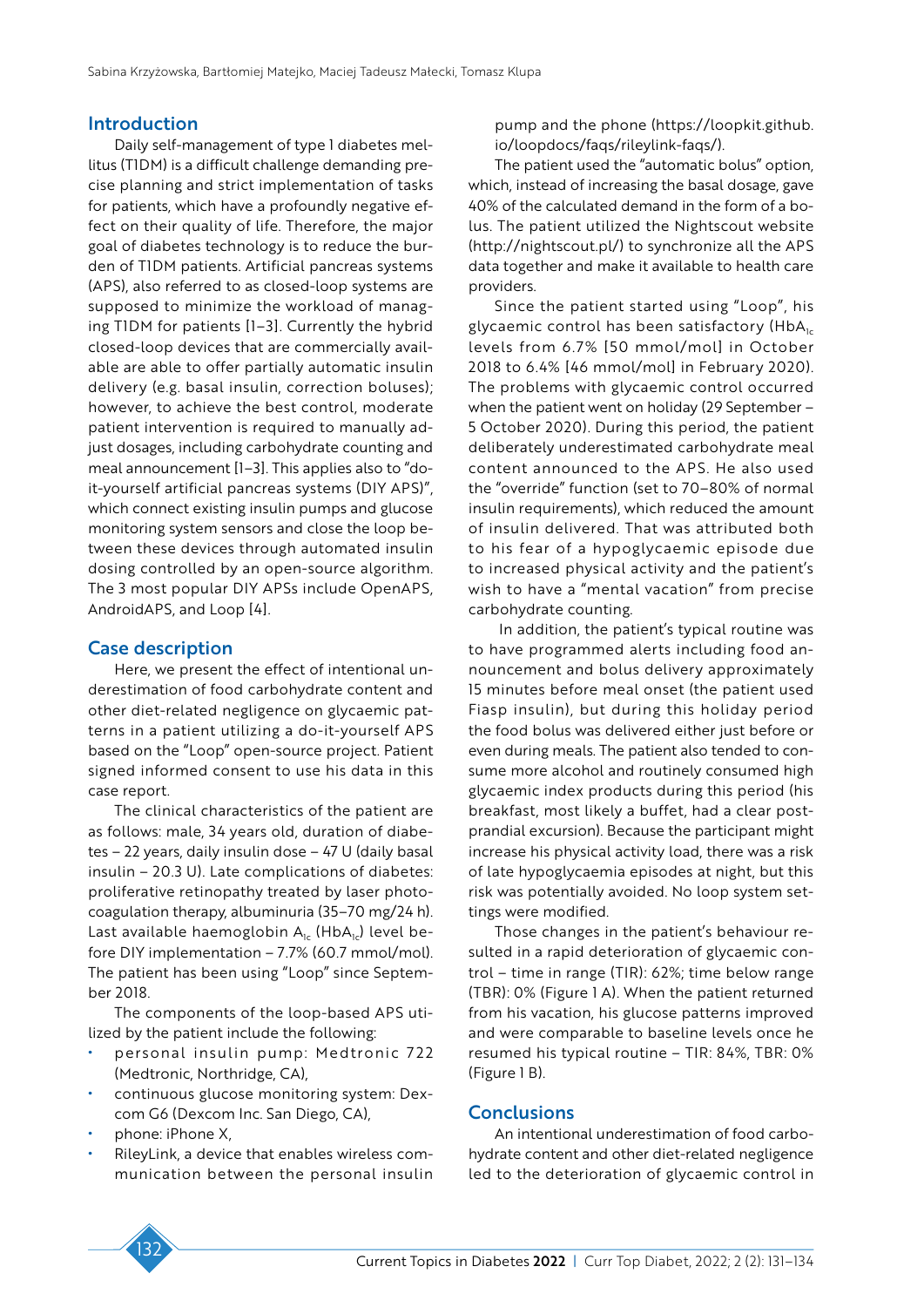The effect of intentional underestimation of the food carbohydrate content and other diet-related negligence on glycaemic patterns in patient utilizing the loop-based do-it-yourself artificial pancreas systems



Figure 1. Changes in the patient's behaviour resulted in a rapid deterioration of glycaemic control

the user of the loop-based DIY APS; however, his TIR was close to goals indicated by the TIR consensus for patients with T1DM [5]. One could speculate that with some dietary modifications (e.g. limiting carbohydrate intake, avoiding high glycaemic index products) the patient could achieve somewhat better glycaemic patterns even without exact carbohydrate counting.

On the basis of this described case, we can conclude that for the loop-based DIY APS, reaching optimal glycaemic control requires accurate carbohydrate counting and pre-meal food announcement. Novel approaches to meal detection allowing the removing of meal announcements in the APS will be a key step to fully closing the loop in APSs [6–9].

Healthcare providers need to be aware of the advantages and disadvantages of the system and that the user must undertake responsibility for the risk of building and running the system [10].

#### Acknowledgements

All procedures followed were in accordance with the ethical standards of the responsible committee on human experimentation (institutional and national) and/or with the Helsinki Declaration of 1964 and later versions. Informed consent or a substitute for it was obtained from all patients included in the study.

### Conflict of interest

The authors declare no conflict of interest.

#### **REFERENCES**

- 1. Weaver KW, Hirsch IB. The hybrid closed-loop system: evolution and practical applications. Diabetes Technol Ther 2018; 20: 216–223.
- 2. Tauschmann M, Hovorka R. Technology in the management of type 1 diabetes mellitus – current status and future prospects. Nat Rev Endocrinol 2018; 14: 464–475.
- 3. Lewis DM. Setting expectations for successful artificial pancreas/hybrid closed-loop/automated insulin delivery adoption. J Diabetes Sci Technol 2018; 12: 533–534.
- 4. Lewis DM. Do-it-yourself artificial pancreas system and the OpenAPS Movement. Endocrinol Metab Clin North Am 2020; 49: 203–213.
- 5. Battelino T, Danne T, Bergenstal RM, et al. Clinical targets for continuous glucose monitoring data interpretation: recommendations from the international consensus on time in range. Diabetes Care 2019; 42: 1593–1603.
- 6. Ramkissoon CM, Herrero P, Bondia J, et al. Unannounced meals in the artificial pancreas: detection using continuous glucose monitoring. Sensors (Basel) 2018; 16; 18: 884.
- 7. Dovc K, Piona C, Yeşiltepe Mutlu G, et al. Faster compared with standard insulin aspart during day-and-night fully closed-loop insulin therapy in type 1 diabetes: a double-blind randomized crossover trial. Diabetes Care 2020; 43: 29**–**36.